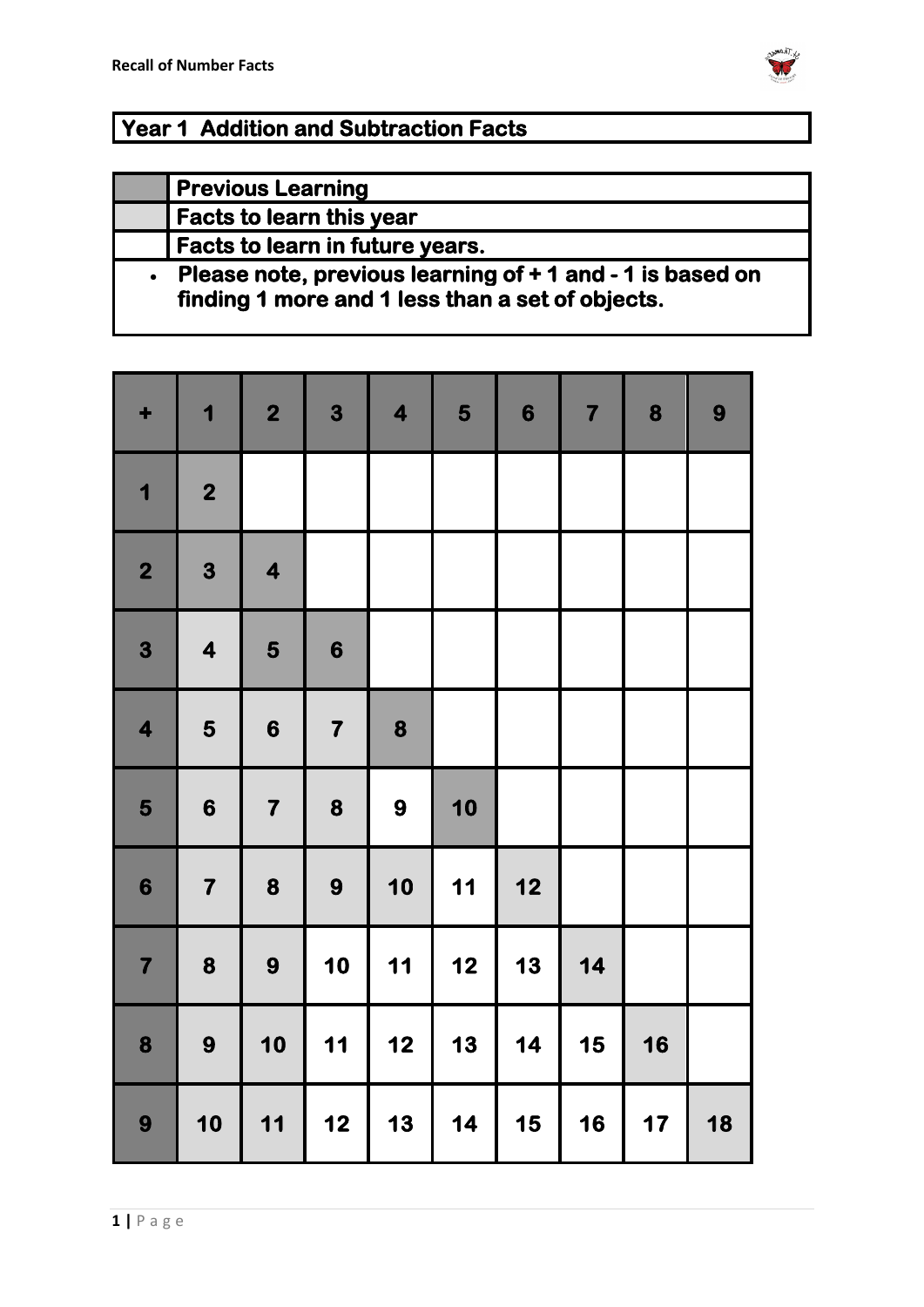

## **Year 2 Addition and Subtraction Facts**

| Facts that should already be known |
|------------------------------------|
| Facts to learn this year           |
| Facts to learn in future years.    |

| ٠                       | 1                       | $\overline{\mathbf{2}}$ | $\mathbf{3}$                                     | $\overline{\mathbf{4}}$ | 5    | $\boldsymbol{6}$ | $\overline{\mathbf{7}}$ | 8    | 9  |
|-------------------------|-------------------------|-------------------------|--------------------------------------------------|-------------------------|------|------------------|-------------------------|------|----|
| $\overline{\mathbf{1}}$ | $\overline{\mathbf{2}}$ |                         |                                                  |                         |      |                  |                         |      |    |
| $\overline{\mathbf{2}}$ | 3                       | $\overline{\mathbf{4}}$ |                                                  |                         |      |                  |                         |      |    |
| 3                       | $\overline{\mathbf{4}}$ | 5                       | $\boldsymbol{6}$                                 |                         |      |                  |                         |      |    |
| $\overline{\mathbf{4}}$ | 5                       | $\boldsymbol{6}$        | $\overline{\mathbf{7}}$                          | 8                       |      |                  |                         |      |    |
| 5                       | $\boldsymbol{6}$        | $\overline{\mathbf{7}}$ | 8                                                | 9                       | 10   |                  |                         |      |    |
| $\boldsymbol{6}$        | $\overline{\mathbf{7}}$ | 8                       | 9                                                | 10                      | 11   | $12$             |                         |      |    |
| $\overline{\mathbf{7}}$ | 8                       | 9                       | 10                                               | 11                      | $12$ | 13               | 14                      |      |    |
| 8                       | 9                       | 10                      | 11                                               | $12$                    | 13   | 14               | 15                      | 16   |    |
| 9                       | 10                      | 11                      | $\begin{array}{c} \n \textbf{12} \n \end{array}$ | 13                      | 14   | 15               | 16                      | $17$ | 18 |

#### **Year 2 Multiplication and Division Facts**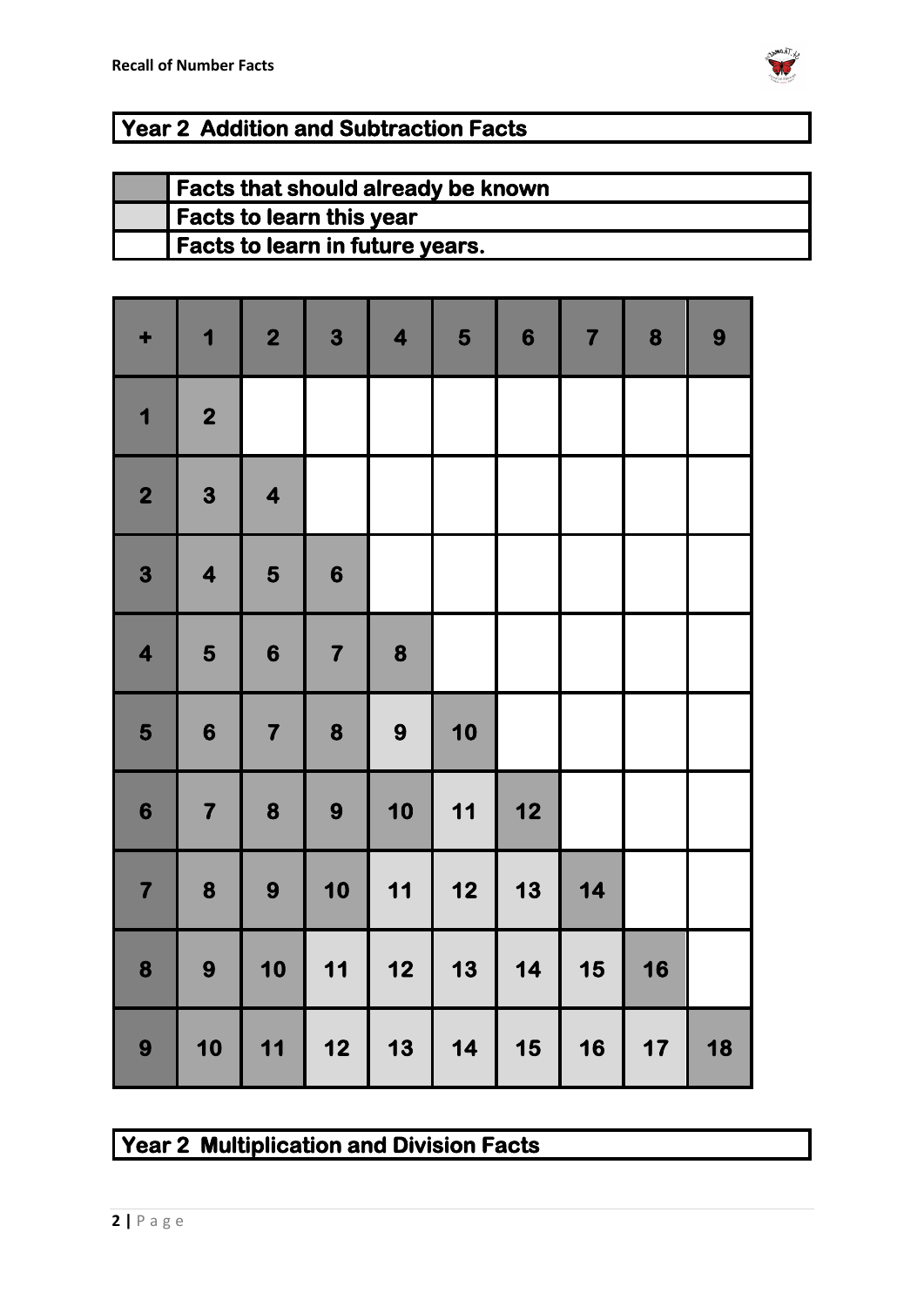

| $\boldsymbol{\mathsf{X}}$ | 1                       | $\overline{\mathbf{2}}$ | $\overline{\mathbf{3}}$ | $\overline{\mathbf{4}}$ | 5  | $6\phantom{1}$ | 7 <sup>1</sup> | 8  | $\boldsymbol{9}$ | 10  | 11  | 12  |
|---------------------------|-------------------------|-------------------------|-------------------------|-------------------------|----|----------------|----------------|----|------------------|-----|-----|-----|
| 1                         | 1                       |                         |                         |                         |    |                |                |    |                  |     |     |     |
| $\overline{\mathbf{2}}$   | $\overline{\mathbf{2}}$ | 4                       |                         |                         |    |                |                |    |                  |     |     |     |
| 3                         | $\mathbf{3}$            | $\boldsymbol{6}$        | $\boldsymbol{9}$        |                         |    |                |                |    |                  |     |     |     |
| $\overline{\mathbf{4}}$   | $\overline{\mathbf{4}}$ | 8                       | 12                      | 16                      |    |                |                |    |                  |     |     |     |
| 5                         | 5                       | 10                      | 15                      | <b>20</b>               | 25 |                |                |    |                  |     |     |     |
| 6                         | $\boldsymbol{6}$        | 12                      | 18                      | 24                      | 30 | 36             |                |    |                  |     |     |     |
| $\overline{\mathbf{7}}$   | $\overline{\mathbf{7}}$ | 14                      | <b>21</b>               | <b>28</b>               | 35 | 42             | 49             |    |                  |     |     |     |
| 8                         | 8                       | 16                      | 24                      | 32                      | 40 | 48             | 56             | 64 |                  |     |     |     |
| 9 <sup>°</sup>            | 9                       | 18                      | 27                      | 36                      | 45 | 54             | 63             | 72 | 81               |     |     |     |
| 10                        | 10                      | 20                      | 30                      | 40                      | 50 | 60             | 70             | 80 | 90               | 100 |     |     |
| $11$                      | 11                      | 22                      | 33                      | 44                      | 55 | 66             | 77             | 88 | 99               | 110 | 121 |     |
| $12$                      | 12                      | 24                      | 36                      | 48                      | 60 | 72             | 84             | 96 | 108              | 120 | 132 | 144 |

### **Year 3 Addition and Subtraction Facts**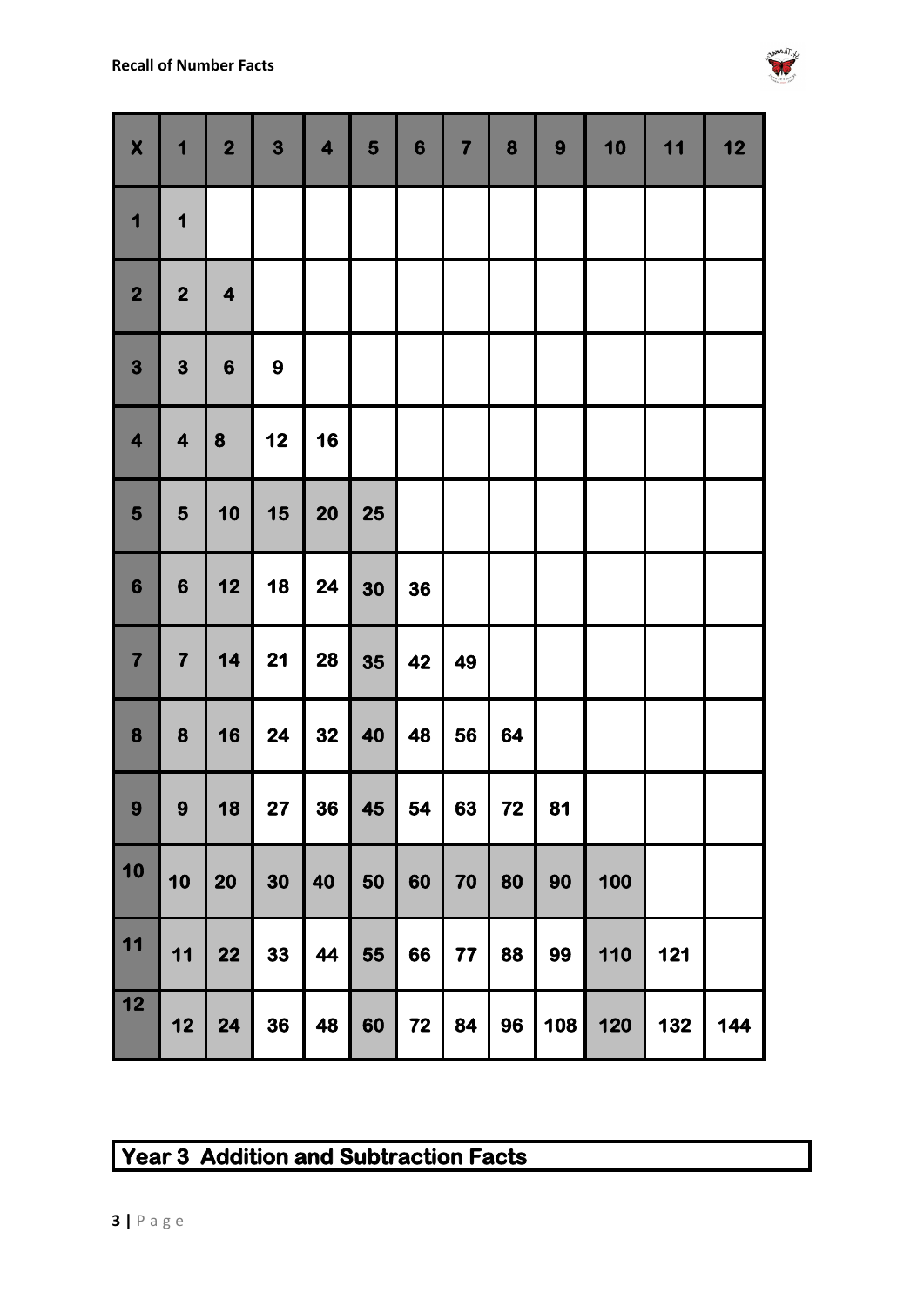

| <b>Previous Learning</b>        |
|---------------------------------|
| <b>Facts to learn this year</b> |
| Facts to learn in future years. |

| ٠                       | 1                       | $\overline{\mathbf{2}}$ | 3                       | $\overline{\mathbf{4}}$ | 5                                                | $\boldsymbol{6}$                                 | $\overline{\mathbf{7}}$ | 8  | 9  |
|-------------------------|-------------------------|-------------------------|-------------------------|-------------------------|--------------------------------------------------|--------------------------------------------------|-------------------------|----|----|
| 1                       | $\overline{\mathbf{2}}$ |                         |                         |                         |                                                  |                                                  |                         |    |    |
| $\overline{\mathbf{2}}$ | $\overline{\mathbf{3}}$ | 4                       |                         |                         |                                                  |                                                  |                         |    |    |
| 3                       | $\overline{\mathbf{4}}$ | 5                       | $\boldsymbol{6}$        |                         |                                                  |                                                  |                         |    |    |
| $\overline{\mathbf{4}}$ | 5                       | $\boldsymbol{6}$        | $\overline{\mathbf{7}}$ | 8                       |                                                  |                                                  |                         |    |    |
| 5                       | $\boldsymbol{6}$        | $\overline{\mathbf{7}}$ | 8                       | 9                       | 10                                               |                                                  |                         |    |    |
| 6                       | $\overline{\mathbf{7}}$ | 8                       | 9                       | 10                      | 11                                               | $\begin{array}{c} \n \textbf{12} \n \end{array}$ |                         |    |    |
| $\overline{\mathbf{7}}$ | 8                       | 9                       | 10                      | 11                      | $\begin{array}{c} \n \textbf{12} \n \end{array}$ | 13                                               | 14                      |    |    |
| 8                       | $\boldsymbol{9}$        | 10                      | 11                      | 12                      | 13                                               | 14                                               | 15                      | 16 |    |
| 9                       | 10                      | 11                      | 12                      | 13                      | 14                                               | 15                                               | 16                      | 17 | 18 |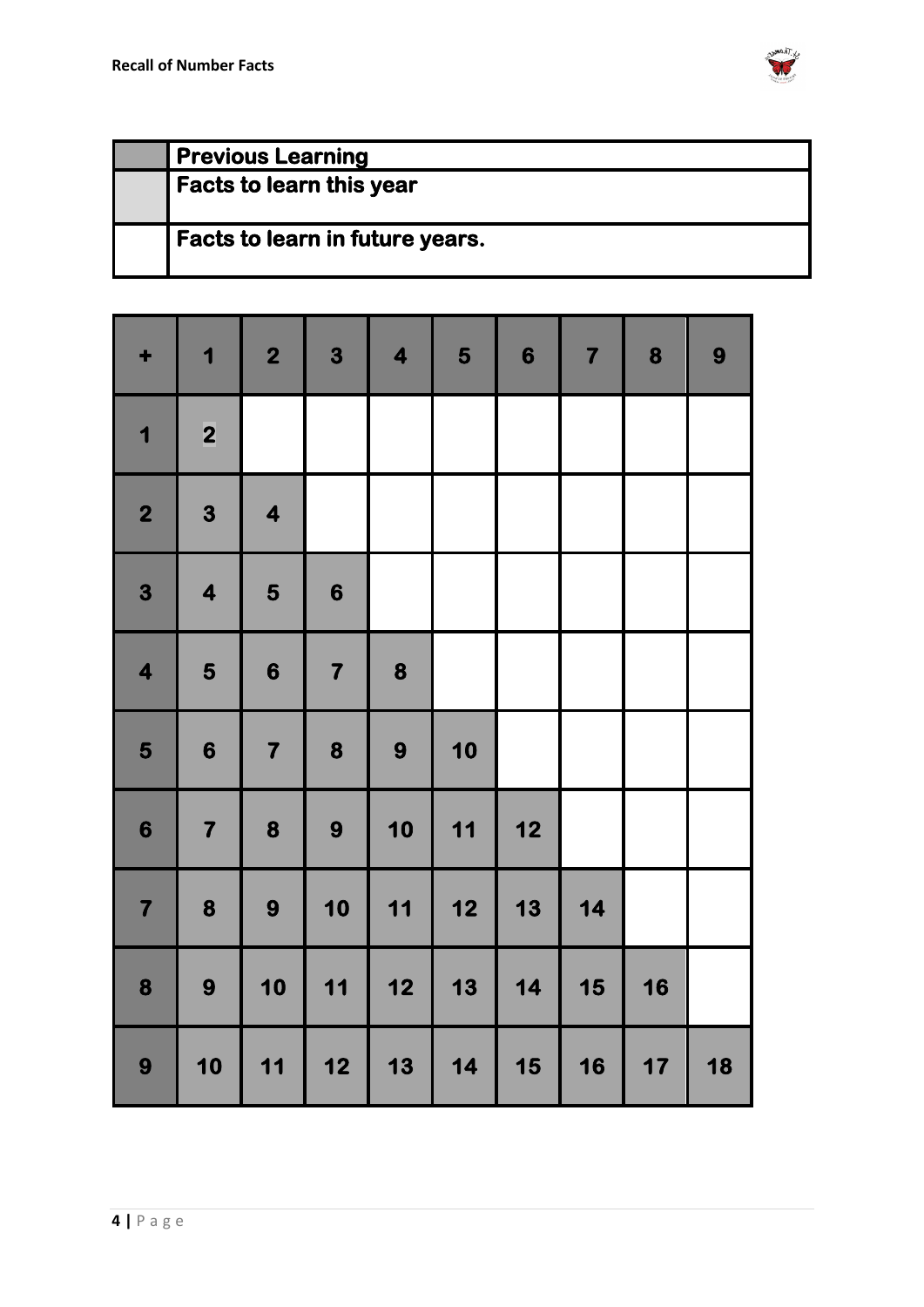

# **Year 3 Multiplication and Division Facts**

| $\boldsymbol{\mathsf{X}}$ | $\mathbf 1$             | $\overline{\mathbf{2}}$ | $\mathbf{3}$ | $\overline{\mathbf{4}}$ | 5         | $6\phantom{1}6$ | $\overline{\mathbf{7}}$ | 8  | 9   | 10  | 11  | 12  |
|---------------------------|-------------------------|-------------------------|--------------|-------------------------|-----------|-----------------|-------------------------|----|-----|-----|-----|-----|
| 1                         | 1                       |                         |              |                         |           |                 |                         |    |     |     |     |     |
| $\overline{\mathbf{2}}$   | $\overline{\mathbf{2}}$ | $\overline{\mathbf{4}}$ |              |                         |           |                 |                         |    |     |     |     |     |
| $\mathbf{3}$              | 3                       | $6\phantom{1}6$         | 9            |                         |           |                 |                         |    |     |     |     |     |
| $\overline{\mathbf{4}}$   | $\overline{\mathbf{4}}$ | 8                       | 12           | 16                      |           |                 |                         |    |     |     |     |     |
| $\overline{\mathbf{5}}$   | 5                       | 10                      | 15           | <b>20</b>               | <b>25</b> |                 |                         |    |     |     |     |     |
| $6\phantom{1}$            | $6\phantom{1}6$         | 12                      | 18           | 24                      | 30        | 36              |                         |    |     |     |     |     |
| $\overline{\mathbf{7}}$   | $\overline{\mathbf{7}}$ | 14                      | 21           | 28                      | 35        | 42              | 49                      |    |     |     |     |     |
| 8                         | $\boldsymbol{8}$        | 16                      | 24           | 32                      | 40        | 48              | 56                      | 64 |     |     |     |     |
| 9 <sup>°</sup>            | $\boldsymbol{9}$        | 18                      | 27           | 36                      | 45        | 54              | 63                      | 72 | 81  |     |     |     |
| $\boxed{10}$              | 10                      | 20                      | 30           | 40                      | 50        | 60              | 70                      | 80 | 90  | 100 |     |     |
| 11                        | 11                      | 22                      | 33           | 44                      | 55        | 66              | 77                      | 88 | 99  | 110 | 121 |     |
| 12                        | 12                      | 24                      | 36           | 48                      | 60        | 72              | 84                      | 96 | 108 | 120 | 132 | 144 |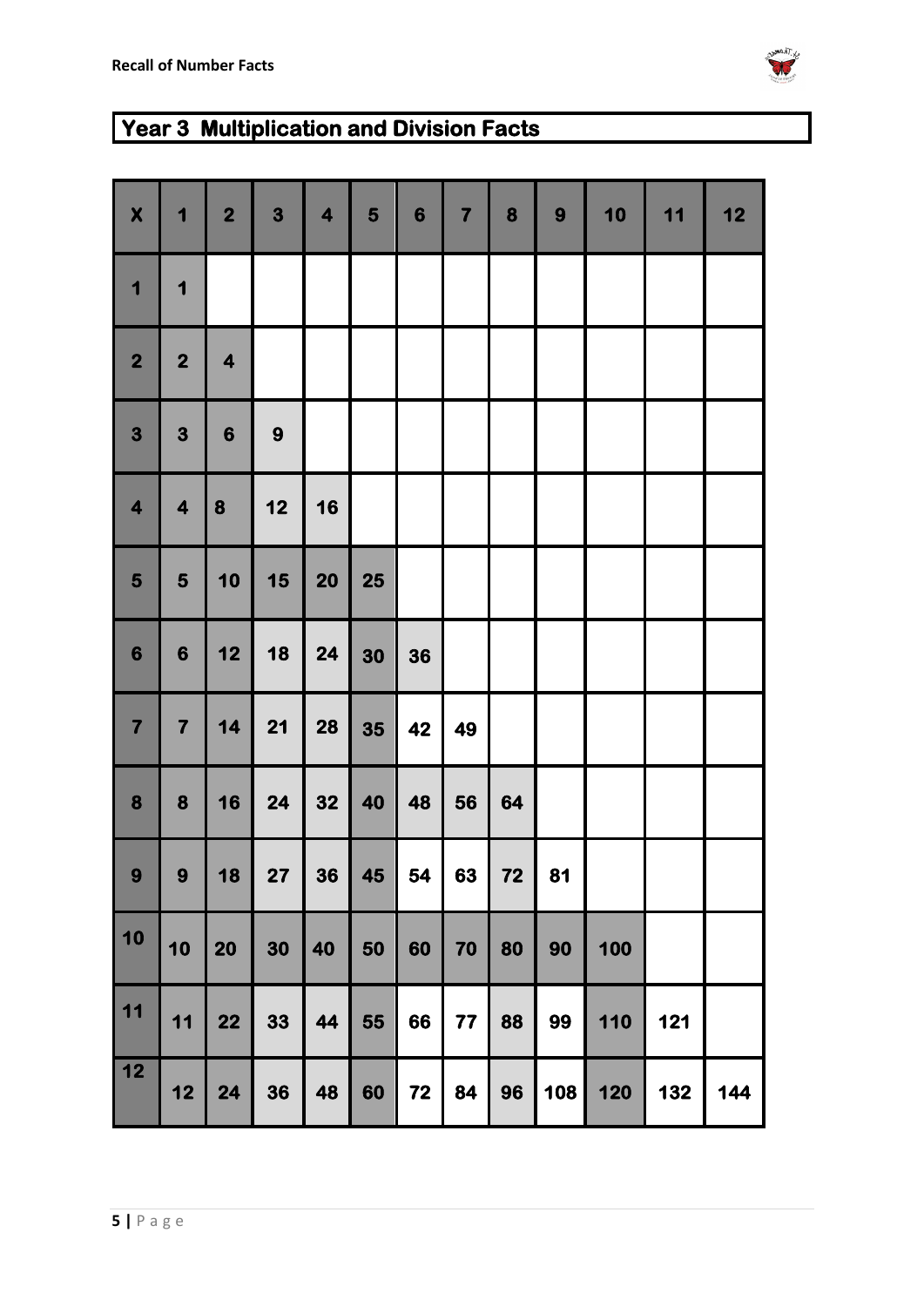

### **Year 4 Addition and Subtraction Facts**

| <b>Previous Learning</b>               |
|----------------------------------------|
| <b>Facts to learn this year</b>        |
| <b>Facts to learn in future years.</b> |

| ٠                       | 1                       | $\overline{\mathbf{2}}$ | 3                                                | $\overline{\mathbf{4}}$                          | 5    | $\boldsymbol{6}$ | $\overline{\mathbf{7}}$ | 8  | 9  |
|-------------------------|-------------------------|-------------------------|--------------------------------------------------|--------------------------------------------------|------|------------------|-------------------------|----|----|
| $\overline{\mathbf{1}}$ | $\overline{\mathbf{2}}$ |                         |                                                  |                                                  |      |                  |                         |    |    |
| $\overline{\mathbf{2}}$ | 3                       | $\overline{\mathbf{4}}$ |                                                  |                                                  |      |                  |                         |    |    |
| 3                       | $\overline{\mathbf{4}}$ | 5                       | $\boldsymbol{6}$                                 |                                                  |      |                  |                         |    |    |
| $\overline{\mathbf{4}}$ | 5                       | $\boldsymbol{6}$        | $\overline{\mathbf{7}}$                          | 8                                                |      |                  |                         |    |    |
| 5                       | $\boldsymbol{6}$        | $\overline{\mathbf{7}}$ | 8                                                | 9                                                | 10   |                  |                         |    |    |
| 6                       | $\overline{\mathbf{7}}$ | 8                       | 9                                                | 10                                               | 11   | 12               |                         |    |    |
| $\overline{\mathbf{7}}$ | 8                       | 9                       | 10                                               | 11                                               | $12$ | 13               | 14                      |    |    |
| 8                       | 9                       | 10                      | 11                                               | $\begin{array}{c} \n \textbf{12} \n \end{array}$ | 13   | 14               | 15                      | 16 |    |
| 9                       | 10                      | $11$                    | $\begin{array}{c} \n \textbf{12} \n \end{array}$ | 13                                               | 14   | 15               | 16                      | 17 | 18 |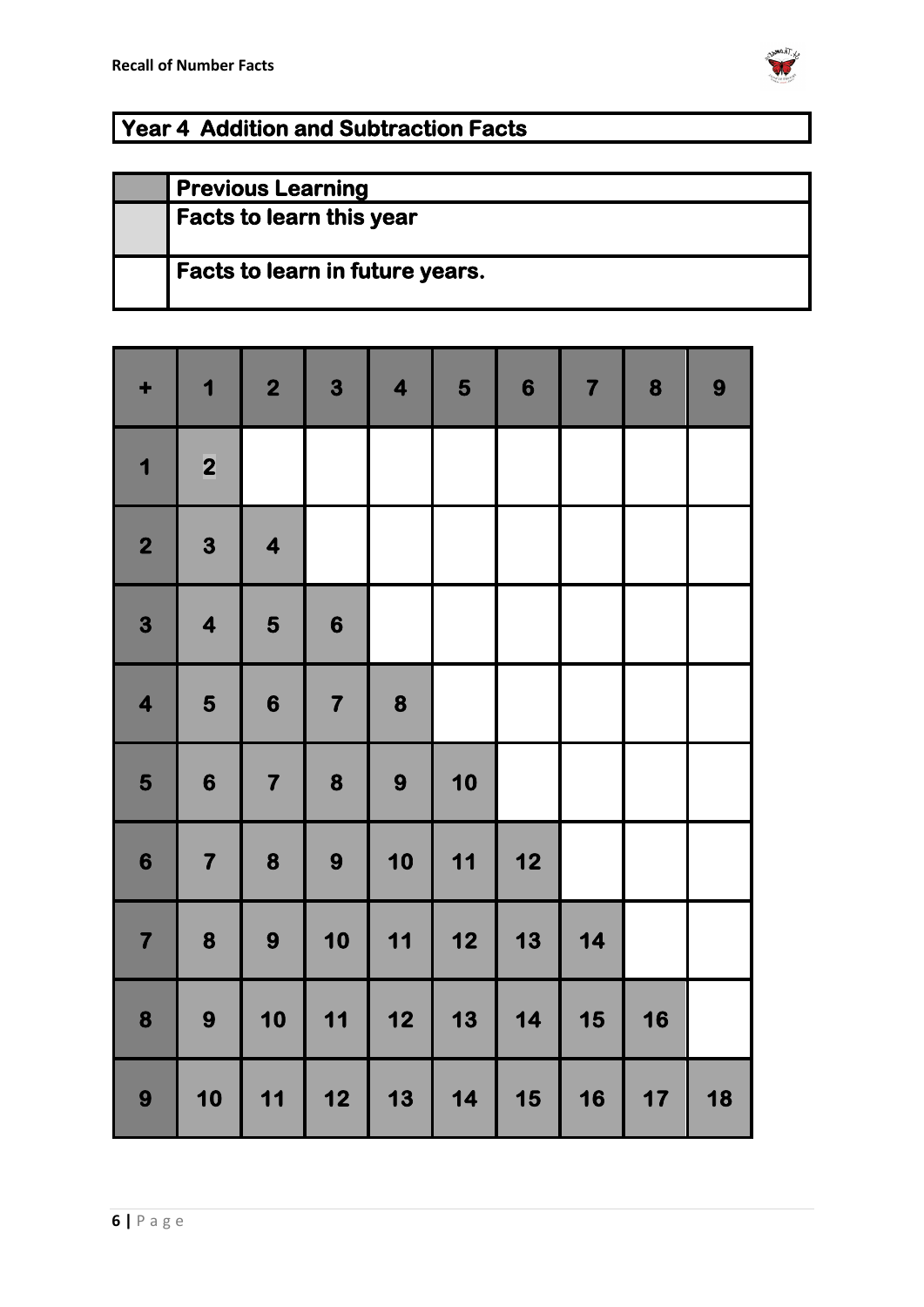

| $\boldsymbol{\mathsf{X}}$ | 1                       | $\overline{\mathbf{2}}$ | 3  | $\overline{\mathbf{4}}$ | 5  | $6\phantom{1}6$ | $\overline{\mathbf{7}}$ | 8  | 9   | 10  | 11  | 12  |
|---------------------------|-------------------------|-------------------------|----|-------------------------|----|-----------------|-------------------------|----|-----|-----|-----|-----|
| 1                         | 1                       |                         |    |                         |    |                 |                         |    |     |     |     |     |
| $\overline{\mathbf{2}}$   | $\overline{\mathbf{2}}$ | $\overline{\mathbf{4}}$ |    |                         |    |                 |                         |    |     |     |     |     |
| 3                         | 3                       | $6\phantom{1}$          | 9  |                         |    |                 |                         |    |     |     |     |     |
| $\overline{\mathbf{4}}$   | $\overline{\mathbf{4}}$ | 8                       | 12 | 16                      |    |                 |                         |    |     |     |     |     |
| 5                         | 5                       | 10                      | 15 | 20                      | 25 |                 |                         |    |     |     |     |     |
| $6\phantom{1}6$           | $6\phantom{1}6$         | 12                      | 18 | 24                      | 30 | 36              |                         |    |     |     |     |     |
| $\overline{\mathbf{7}}$   | $\overline{\mathbf{7}}$ | 14                      | 21 | 28                      | 35 | 42              | 49                      |    |     |     |     |     |
| 8                         | $\boldsymbol{8}$        | 16                      | 24 | 32                      | 40 | 48              | 56                      | 64 |     |     |     |     |
| 9                         | 9                       | 18                      | 27 | 36                      | 45 | 54              | 63                      | 72 | 81  |     |     |     |
| $\boxed{10}$              | 10                      | 20                      | 30 | 40                      | 50 | 60              | 70                      | 80 | 90  | 100 |     |     |
| $11$                      | $11$                    | 22                      | 33 | 44                      | 55 | 66              | $77$                    | 88 | 99  | 110 | 121 |     |
| $\boxed{12}$              | 12                      | 24                      | 36 | 48                      | 60 | 72              | 84                      | 96 | 108 | 120 | 132 | 144 |

### **Year 4 Multiplication and Division Facts**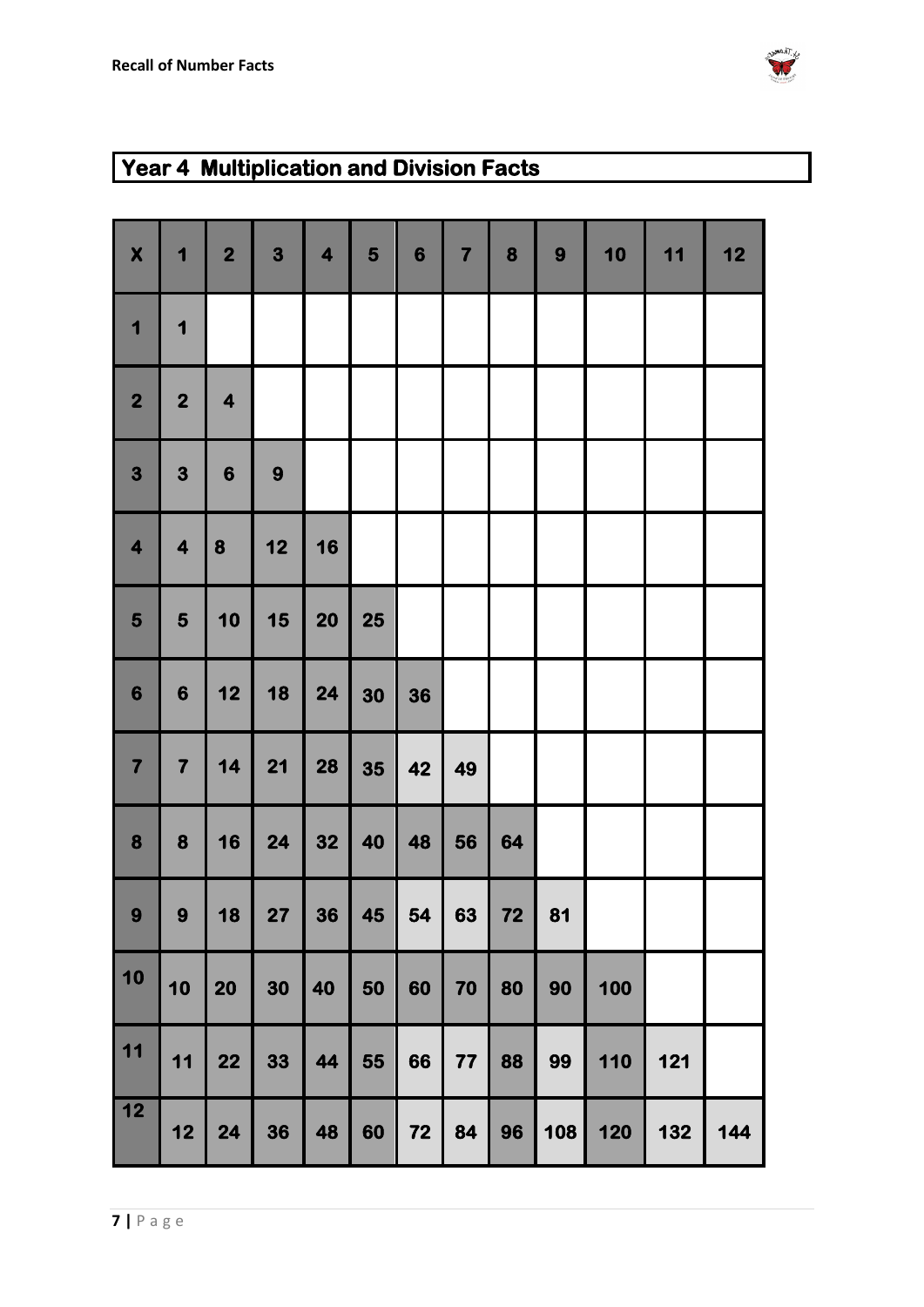

### **Year 5 Addition and Subtraction Facts**

| <b>Previous Learning</b>               |
|----------------------------------------|
| <b>Facts to learn this year</b>        |
| <b>Facts to learn in future years.</b> |

| ٠                       | 1                       | $\overline{\mathbf{2}}$ | 3                       | $\overline{\mathbf{4}}$                          | 5    | 6    | $\overline{\mathbf{7}}$ | 8  | 9  |
|-------------------------|-------------------------|-------------------------|-------------------------|--------------------------------------------------|------|------|-------------------------|----|----|
| $\overline{\mathbf{1}}$ | $\overline{\mathbf{2}}$ |                         |                         |                                                  |      |      |                         |    |    |
| $\overline{\mathbf{2}}$ | 3                       | $\overline{\mathbf{4}}$ |                         |                                                  |      |      |                         |    |    |
| 3                       | $\overline{\mathbf{4}}$ | 5                       | $\boldsymbol{6}$        |                                                  |      |      |                         |    |    |
| $\overline{\mathbf{4}}$ | 5                       | 6                       | $\overline{\mathbf{7}}$ | 8                                                |      |      |                         |    |    |
| 5                       | $\boldsymbol{6}$        | $\overline{\mathbf{7}}$ | 8                       | 9                                                | 10   |      |                         |    |    |
| $\boldsymbol{6}$        | $\overline{\mathbf{7}}$ | 8                       | 9                       | 10                                               | 11   | $12$ |                         |    |    |
| $\overline{\mathbf{7}}$ | 8                       | 9                       | 10                      | 11                                               | $12$ | 13   | 14                      |    |    |
| 8                       | 9                       | 10                      | 11                      | $\begin{array}{c} \n \textbf{12} \n \end{array}$ | 13   | 14   | 15                      | 16 |    |
| 9                       | 10                      | 11                      | 12                      | 13                                               | 14   | 15   | 16                      | 17 | 18 |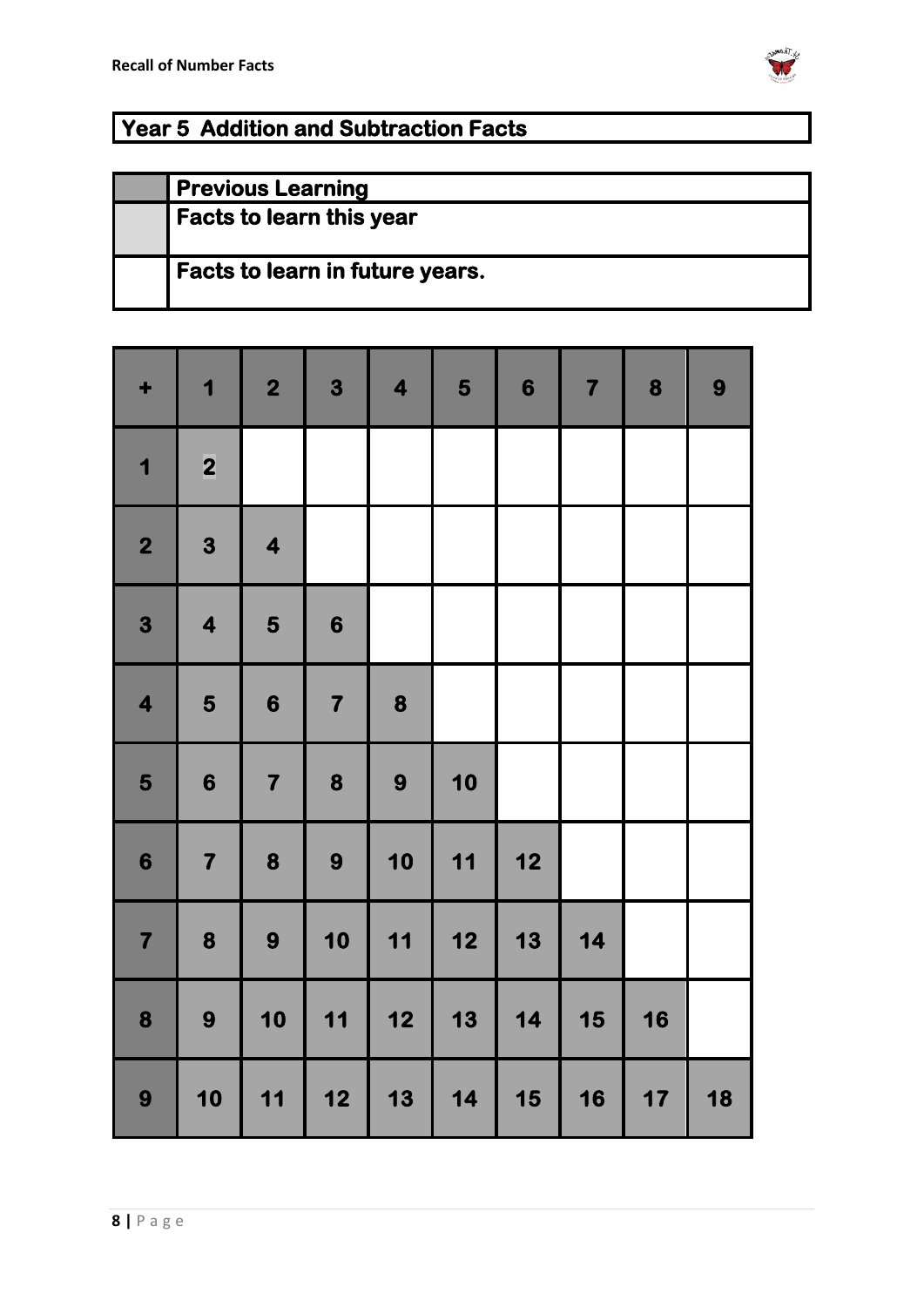

### **Year 5 Multiplication and Division Facts**

| $\boldsymbol{\mathsf{X}}$ | 1                       | $\overline{\mathbf{2}}$ | 3         | $\overline{\mathbf{4}}$ | 5  | $6\phantom{1}6$ | $\overline{\mathbf{7}}$ | 8  | 9   | 10  | 11  | 12  |
|---------------------------|-------------------------|-------------------------|-----------|-------------------------|----|-----------------|-------------------------|----|-----|-----|-----|-----|
| $\overline{\mathbf{1}}$   | 1                       |                         |           |                         |    |                 |                         |    |     |     |     |     |
| $\overline{\mathbf{2}}$   | $\mathbf{2}$            | $\overline{\mathbf{4}}$ |           |                         |    |                 |                         |    |     |     |     |     |
| $\overline{\mathbf{3}}$   | 3                       | $6\phantom{1}6$         | 9         |                         |    |                 |                         |    |     |     |     |     |
| $\overline{\mathbf{4}}$   | $\overline{\mathbf{4}}$ | 8                       | 12        | 16                      |    |                 |                         |    |     |     |     |     |
| 5                         | 5                       | 10                      | 15        | 20                      | 25 |                 |                         |    |     |     |     |     |
| $6\phantom{1}6$           | $\boldsymbol{6}$        | 12                      | 18        | 24                      | 30 | 36              |                         |    |     |     |     |     |
| $\overline{\mathbf{7}}$   | $\overline{\mathbf{7}}$ | 14                      | 21        | 28                      | 35 | 42              | 49                      |    |     |     |     |     |
| 8                         | $\boldsymbol{8}$        | 16                      | 24        | 32                      | 40 | 48              | 56                      | 64 |     |     |     |     |
| 9                         | 9                       | 18                      | <b>27</b> | 36                      | 45 | 54              | 63                      | 72 | 81  |     |     |     |
| 10                        | 10                      | 20                      | 30        | 40                      | 50 | 60              | 70                      | 80 | 90  | 100 |     |     |
| $11$                      | 11                      | 22                      | 33        | 44                      | 55 | 66              | $77$                    | 88 | 99  | 110 | 121 |     |
| $\overline{12}$           | 12                      | 24                      | 36        | 48                      | 60 | 72              | 84                      | 96 | 108 | 120 | 132 | 144 |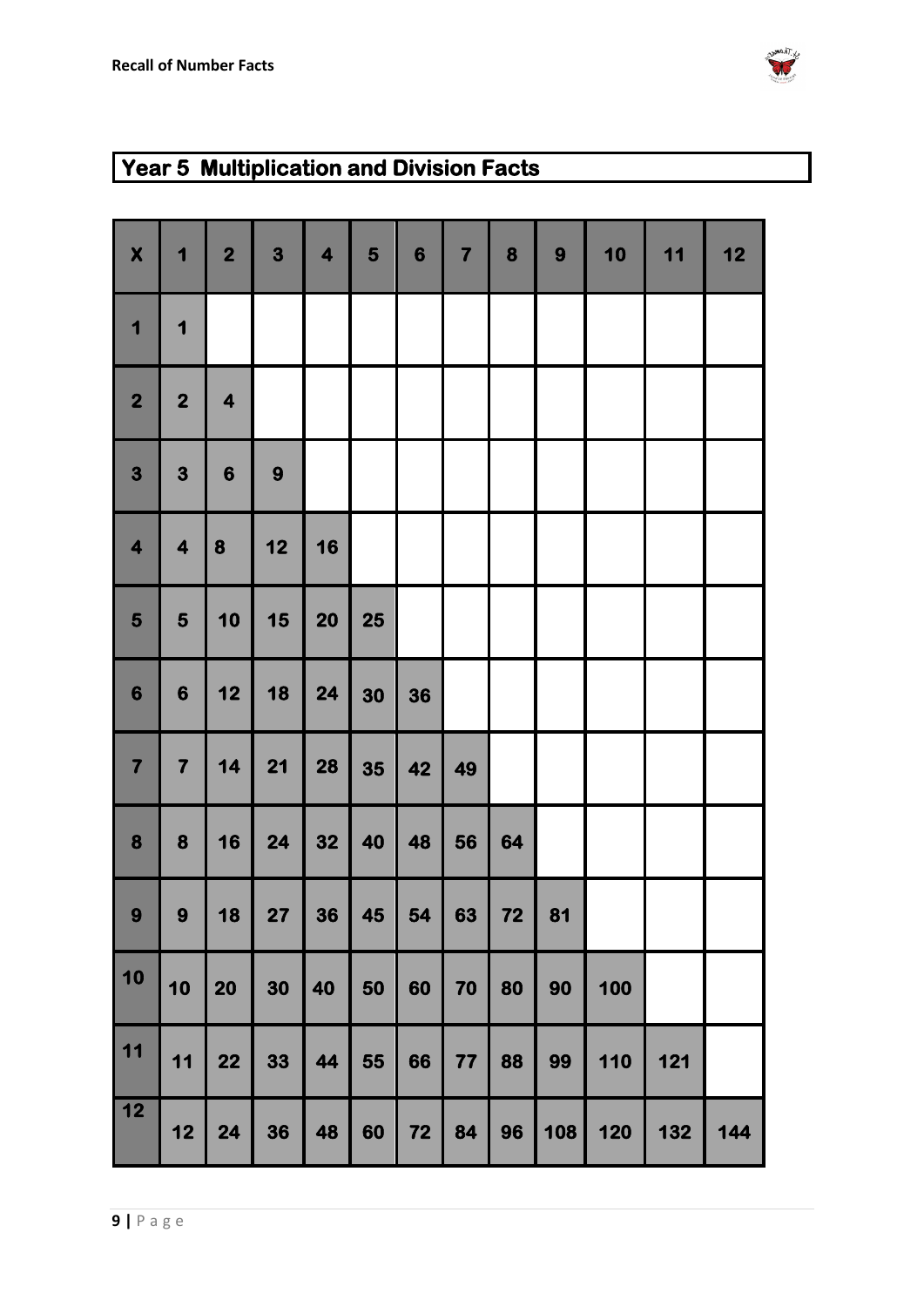

### **Year 6 Addition and Subtraction Facts**

| <b>Previous Learning</b>               |
|----------------------------------------|
| <b>Facts to learn this year</b>        |
| <b>Facts to learn in future years.</b> |

| ٠                       | 1                       | $\overline{\mathbf{2}}$ | 3                       | $\overline{\mathbf{4}}$                          | 5                                                | $\boldsymbol{6}$ | $\overline{\mathbf{7}}$ | 8  | 9  |
|-------------------------|-------------------------|-------------------------|-------------------------|--------------------------------------------------|--------------------------------------------------|------------------|-------------------------|----|----|
| $\overline{\mathbf{1}}$ | $\overline{\mathbf{2}}$ |                         |                         |                                                  |                                                  |                  |                         |    |    |
| 2                       | 3                       | $\overline{\mathbf{4}}$ |                         |                                                  |                                                  |                  |                         |    |    |
| 3                       | $\overline{\mathbf{4}}$ | 5                       | $\boldsymbol{6}$        |                                                  |                                                  |                  |                         |    |    |
| $\overline{\mathbf{4}}$ | 5                       | $\boldsymbol{6}$        | $\overline{\mathbf{7}}$ | 8                                                |                                                  |                  |                         |    |    |
| 5                       | $\boldsymbol{6}$        | $\overline{\mathbf{7}}$ | 8                       | 9                                                | 10                                               |                  |                         |    |    |
| $\boldsymbol{6}$        | $\overline{\mathbf{7}}$ | 8                       | 9                       | 10                                               | 11                                               | $12$             |                         |    |    |
| $\overline{7}$          | 8                       | 9                       | 10                      | 11                                               | $\begin{array}{c} \n \textbf{12} \n \end{array}$ | 13               | 14                      |    |    |
| 8                       | 9                       | 10                      | 11                      | $\begin{array}{c} \n \textbf{12} \n \end{array}$ | 13                                               | 14               | 15                      | 16 |    |
| 9                       | 10                      | 11                      | 12                      | 13                                               | 14                                               | 15               | 16                      | 17 | 18 |